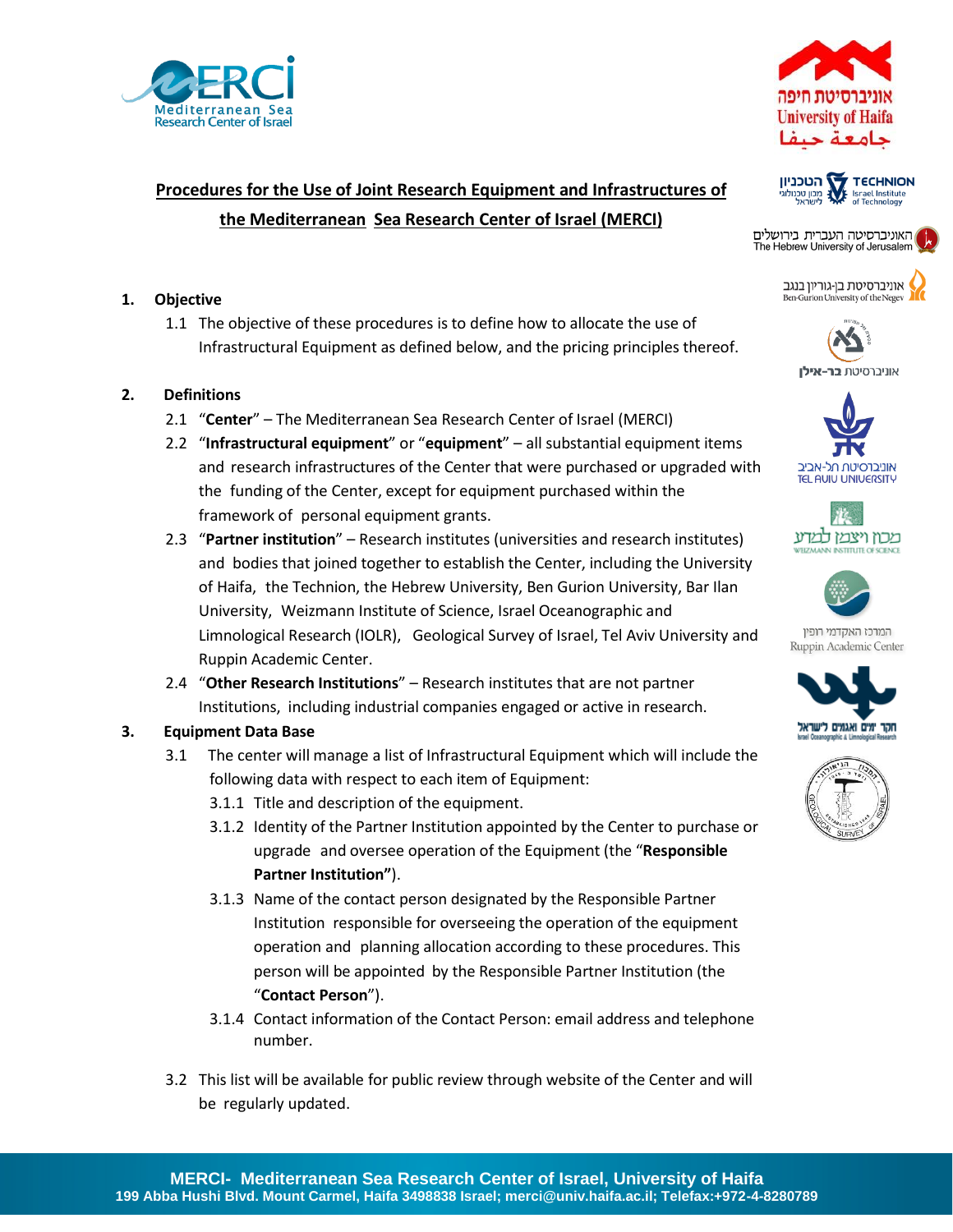



### **4. Allocation of Equipment for Use**

- 4.1 All Partner Institutions and Other Research Institutions will be entitled to use the Infrastructural Equipment, subject to the submission of a request for use, and payment of a usage fees. Usage will be set according to the conditions set forth in this clause and the projected Equipment Usage Plan to be determined according to the terms and conditions set forth herein below.
- 4.2 A "planning period" will be determined for each item of Equipment according to such item's nature and attributes. For the purpose of this procedure the term "**Planning Period"** shall mean the relevant period of time for planning the allocation of use for the relevant Equipment item (day/week/month/year).
- 4.3 A period of time will be determined for each item of equipment prior to the commencement of the "Planning Period", it will be possible to submit a request for use of the equipment prior to commencement of the applicable Planning Period (the **"Last Date for Submitting Requests"**).
- 4.4 The "Planning Period" and "Last Date for Submitting Requests" for each item of equipment will be published through the website of the Center.
- 4.5 Following the Last Date for Submitting Requests for each item of equipment, the relevant Contact Person will Plan in coordination with the allocation of use of the Equipment, during the relevant Planning Period, to the Partner Institutions in a manner which will provide the optimal response to the needs of the Partner Institutions. Thereafter as a second stage, and on the basis of availability of the Equipment during the relevant Planning Period, the Equipment will be allocated for use of the Other Research Institutions while fulfilling their requests as much as possible ("**Allocation Plan for Use of Equipment**")
- 4.6 Following the completion of the Allocation Plan for Use of Equipment, for the relevant Planning Period, the Contact Person will inform all applicants if their requests were accepted, and when and under which conditions they granted usage of the Equipment.
- 4.7 Users who received an announcement will be requested to execute an undertaking towards the Responsible Partner Institution that will define how the equipment may be used, and will address related issues (such as insurance, responsibility, guarantees, IP etc). Execution of such an undertaking constitutes a precondition for use of the Equipment.













המרכז האקדמי רופין Ruppin Academic Center